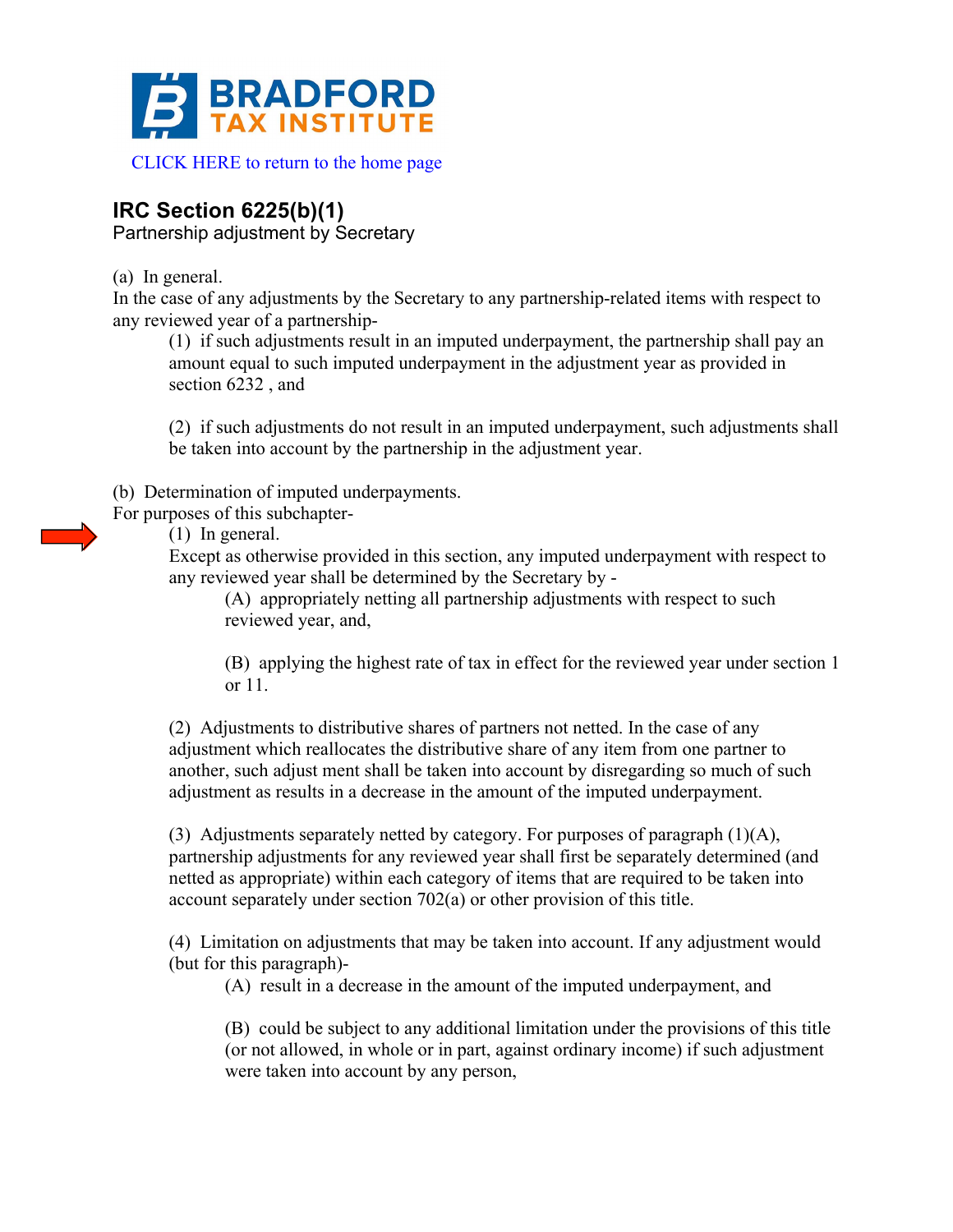such adjustment shall not be taken into account under paragraph (1)(A) except to the extent otherwise provided by the Secretary.

- (c) Modification of imputed underpayments.
	- (1) In general.

The Secretary shall establish procedures under which the imputed underpayment amount may be modified consistent with the requirements of this subsection.

- (2) Procedures for partners to take adjustments into account.
	- (A) Amended returns of partners. Such procedures shall provide that if- (i) one or more partners file returns for the taxable year of the partners which includes the end of the reviewed year of the partnership (and for any taxable year with respect to which any tax attribute is affected by reason of any adjustment referred to in clause (ii)),

(ii) such returns take into account all adjustments under subsection (a) properly allocable to such partners (and the effect of such adjustments on any tax attributes), and

(iii) payment of any tax due is included with such returns,

then the imputed underpayment amount shall be determined without regard to the portion of the adjustments so taken into account.

(B) Alternative procedure to filing amended returns. Such procedures shall provide that, with respect to any partner referred to in subparagraph (A), the requirements of subparagraph (A) shall be treated as satisfied with respect to adjustments properly allocable to such partner if, in lieu of filing the returns described in such subparagraph-

(i) the amounts described in subparagraph  $(A)(iii)$  are paid by the partner,

(ii) the partner agrees to take into account, in the form and manner prescribed by the Secretary, the adjustments to the tax attributes of such partner referred to in subparagraph (A)(ii), and

(iii) such partner provides, in the form and manner specified by the Secretary (including, if the Secretary so specifies, in the same form as on an amended return), such information as the Secretary may require to carry out this subparagraph.

(C) Reallocation of distributive share. In the case of any adjustment which reallocates the distributive share of any item from one partner to another, this paragraph shall apply with respect to any such partner only if the requirements of subparagraph (A) or (B) are satisfied with respect to all partners affected by such adjustment.

(D) Application of statute of limitations. In the case of adjustments referred to in subparagraph  $(A)(ii)$ , sections 6501 and 6511 shall not apply with respect to any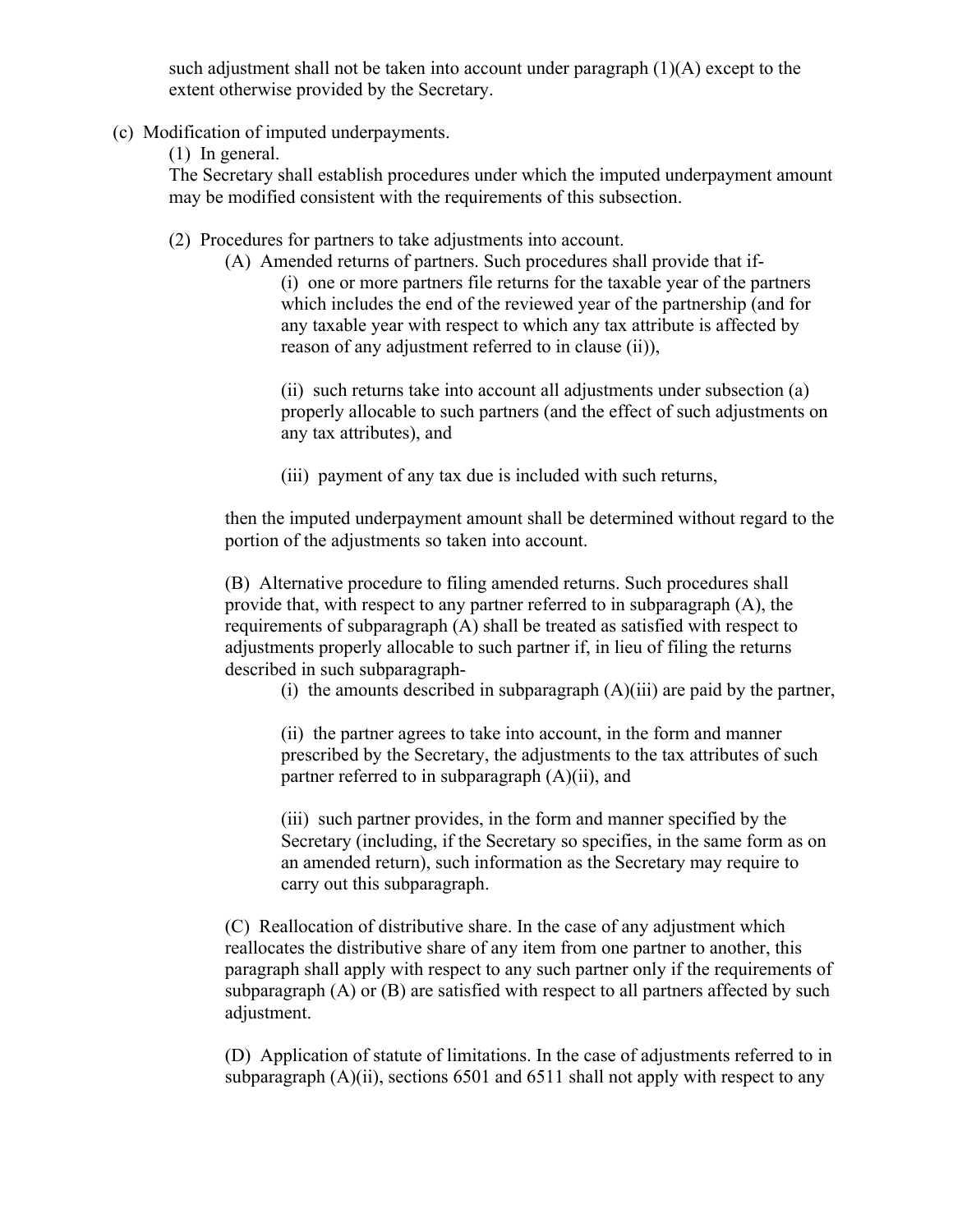return filed for purposes of subparagraph  $(A)(i)$  or any amount paid under subparagraph  $(A)(iii)$  or  $(B)(i)$ .

(E) Adjustments to tax attributes binding for affected taxable years of partner. The adjustments to the tax attributes of any partner provided for in subparagraph  $(A)(ii)$  or  $(B)(ii)$  shall be binding with respect to the taxable year of the partner which includes the end of the reviewed year of the partnership and any taxable years for which any tax attribute is affected by such adjustment. Any failure to so treat any such tax attribute shall be treated for purposes of this title in the same manner as a failure to treat a partnership-related item in a manner which is consistent with the treatment of such item on the partnership return within the meaning of section 6222.

(F) Adjustments not treated as amended return. An administrative adjustment request under section 6227 and a partnership adjustment tracking report under section  $6226(b)(4)(A)$  shall not be treated as a return for purposes of this paragraph.

(3) Tax-exempt partners.

Such procedures shall provide for determining the imputed underpayment without regard to the portion of the adjustment that the partnership demonstrates is allocable to a partner that would not owe tax by reason of its status as a tax-exempt entity (as defined in section  $168(h)(2)$ ).

(4) Modification of applicable highest tax rates.

(A) In general. Such procedures shall provide for taking into account a rate of tax lower than the rate of tax described in subsection  $(b)(1)(A)$  with respect to any portion of the adjustment that the partnership demonstrates is allocable to a partner which-

- (i) is a C corporation, or
- (ii) in the case of a capital gain or qualified dividend, is an individual.

In no event shall the lower rate determined under the preceding sentence be less than the highest rate in effect with respect to the income and taxpayer described in clause (i) or clause (ii), as the case may be. For purposes of clause (ii), an S corporation shall be treated as an individual.

(B) Portion of imputed underpayment to which lower rate applies.

(i) In general. Except as provided in clause (ii), the portion of the imputed underpayment to which the lower rate applies with respect to a partner under subparagraph (A) shall be determined by reference to the partners' distributive share of items to which the imputed underpayment relates.

(ii) Rule in case of varied treatment of items among partners. If the imputed underpayment is attributable to the adjustment of more than 1 item, and any partner's distributive share of such items is not the same with respect to all such items, then the portion of the imputed underpayment to which the lower rate applies with respect to a partner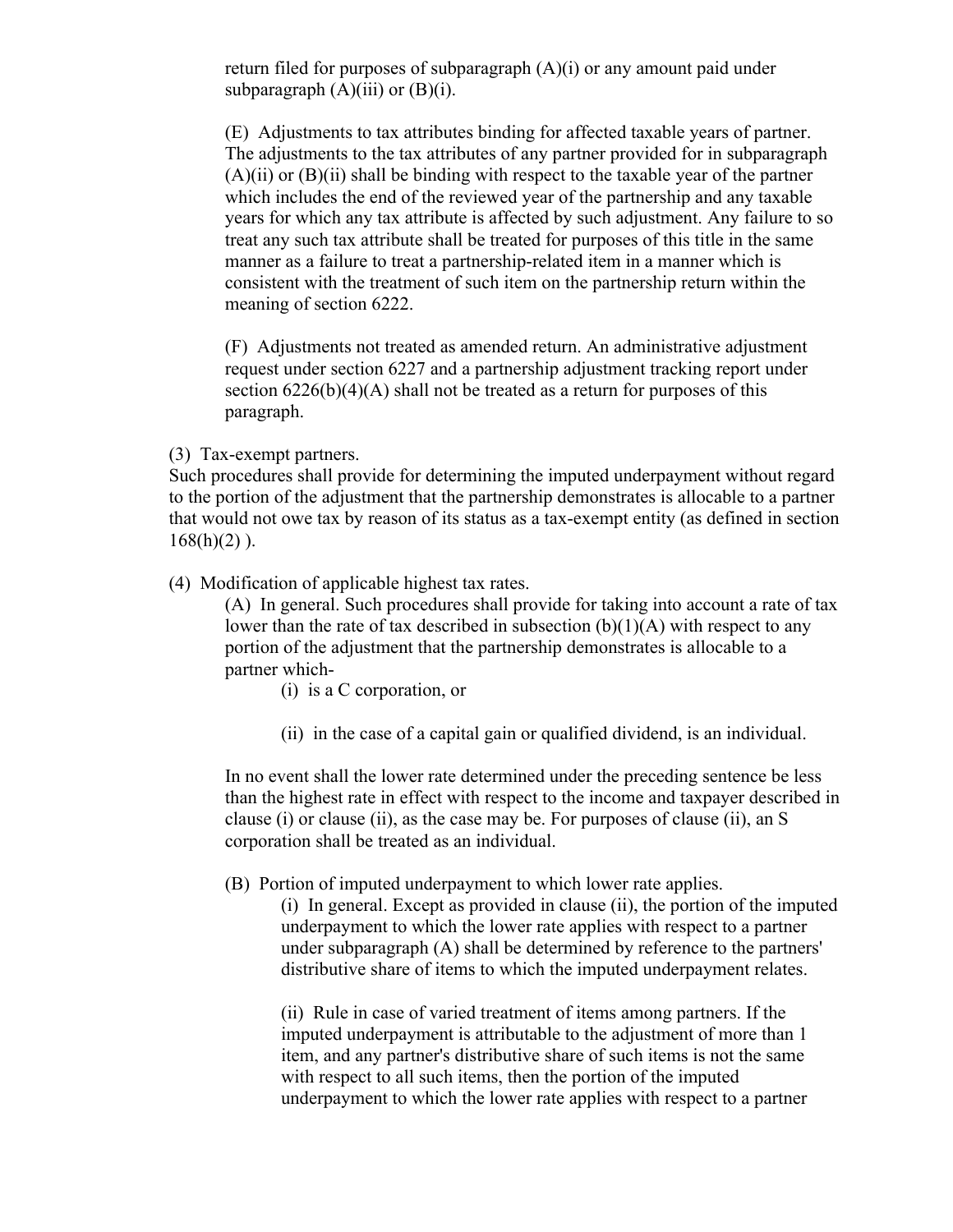under subparagraph (A) shall be determined by reference to the amount which would have been the partner's distributive share of net gain or loss if the partnership had sold all of its assets at their fair market value as of the close of the reviewed year of the partnership.

## (5) Certain passive losses of publicly traded partnerships.

(A) In general. In the case of a publicly traded partnership (as defined in section  $469(k)(2)$ , such procedures shall provide-

(i) for determining the imputed underpayment without regard to the portion of the adjustment that the partnership demonstrates is attributable to a net decrease in a specified passive activity loss which is allocable to a specified partner, and

(ii) for the partnership to take such net decrease into account as an adjustment in the adjustment year with respect to the specified partners to which such net decrease relates.

(B) Specified passive activity loss. For purposes of this paragraph, the term "specified passive activity loss" means, with respect to any specified partner of such publicly traded partnership, the lesser of"

(i) the passive activity loss of such partner which is separately determined with respect to such partnership under section 469(k) with respect to such partner's taxable year in which or with which the reviewed year of such partnership ends, or

(ii) such passive activity loss so determined with respect to such partner's taxable year in which or with which the adjustment year of such partnership ends.

(C) Specified partner. For purposes of this paragraph, the term "specified partner" means any person if such person-

(i) is a partner of the publicly traded partnership referred to in subparagraph (A),

(ii) is described in section  $469(a)(2)$ , and

(iii) has a specified passive activity loss with respect to such publicly traded partnership, with respect to each taxable year of such person which is during the period beginning with the taxable year of such person in which or with which the reviewed year of such publicly traded partnership ends and ending with the taxable year of such person in which or with which the adjustment year of such publicly traded partnership ends.

(6) Other procedures for modification of imputed underpayment.

The Secretary may by regulations or guidance provide for additional procedures to modify imputed underpayment amounts on the basis of such other factors as the Secretary determines are necessary or appropriate to carry out the purposes of this subsection.